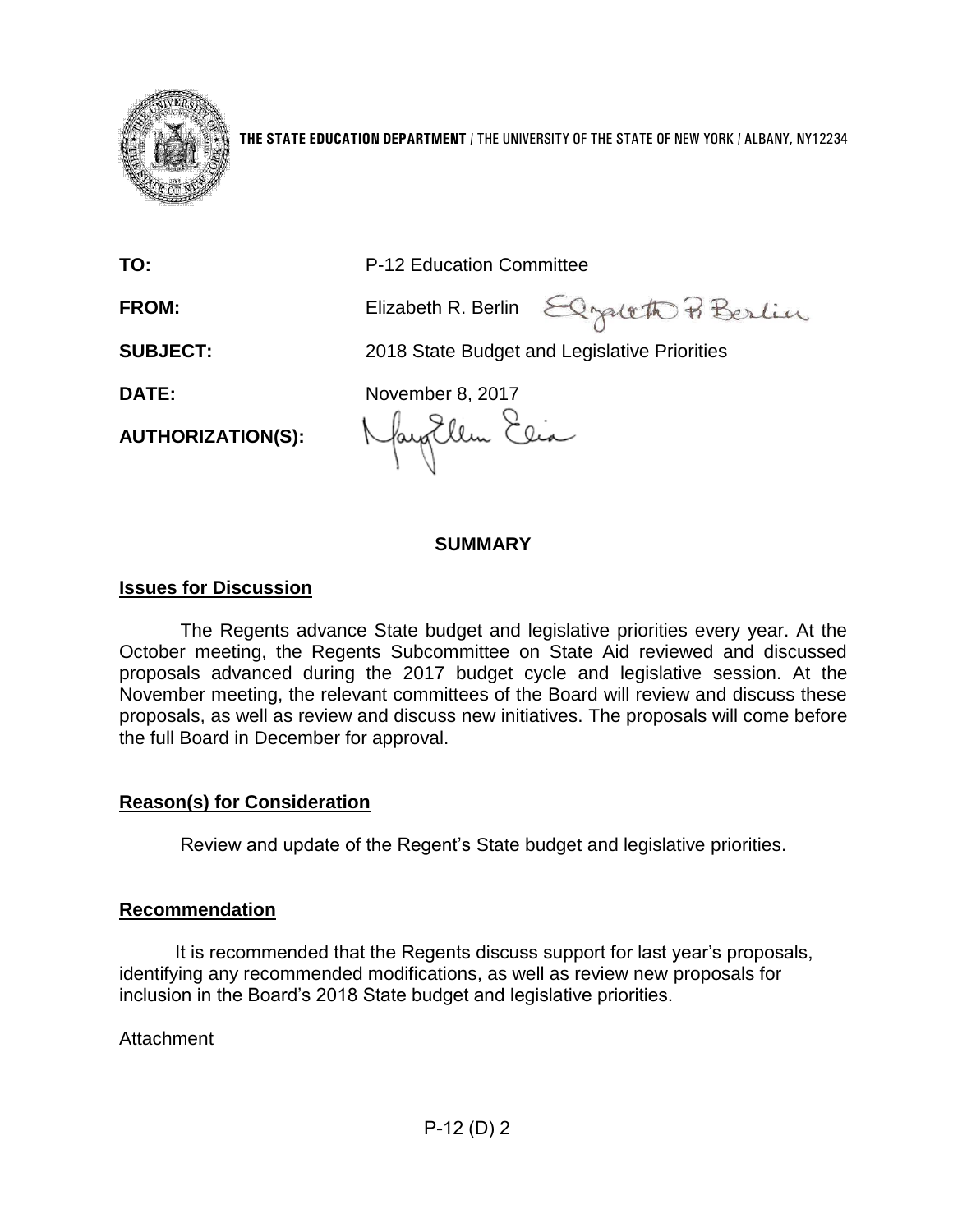# **2018 Potential Budget Priorities- P-12**

| <b>Proposal Description</b>                                                                                                                                                                                                                                                                                                                                                                                                                                                              | <b>Amount of</b>              | <b>Policy Area</b> | <b>History/Notes</b>                                                                                                                                                                                            |
|------------------------------------------------------------------------------------------------------------------------------------------------------------------------------------------------------------------------------------------------------------------------------------------------------------------------------------------------------------------------------------------------------------------------------------------------------------------------------------------|-------------------------------|--------------------|-----------------------------------------------------------------------------------------------------------------------------------------------------------------------------------------------------------------|
| <b>Webcasting of all Regents Meetings</b>                                                                                                                                                                                                                                                                                                                                                                                                                                                | <b>Request</b><br>\$100,000   | Efficiency         | This would be a new Board Priority.                                                                                                                                                                             |
| <b>Building Oversight and Support Capacity at SED-</b><br>Creation of a 5% set-aside within all new programs for<br>administrative oversight and technical assistance, as is<br>common in federal grants and programs.                                                                                                                                                                                                                                                                   | 5% set-aside                  | Efficiency         | This is a previous Board Priority.                                                                                                                                                                              |
| <b>Establish a Supportive Schools Grant Program and</b><br><b>Technical Assistance Center-Provide resources for</b><br>schools to be able to assess their current environment and<br>provide them with the assistance necessary to develop and<br>implement a plan, derived from evidence-based strategies<br>and best practices, for improving school culture, climate,<br>and safety, including prevention of and responses to<br>bullying and ensuring and enhancing DASA compliance. | TBD-<br>Approximately<br>\$8M | <b>ESSA</b>        | This would be a new Board Priority.                                                                                                                                                                             |
| Virtual Learning & Access to Higher Level<br>Coursework- Establish a grant program that would expand<br>and scale up existing online coursework platforms that<br>would be provided to high needs school districts at no cost<br>to increase access to advanced level coursework that is<br>vetted by NYS certified school and district leaders or<br>appropriate entities, inclusive of the needs of ELLs and<br>SWDs, and delivered by a NYS certified teacher.                        | TBD-<br>Approximately<br>\$3M | <b>ESSA</b>        | This would be a new Board Priority.                                                                                                                                                                             |
| <b>Excessive Teacher Turnover Prevention Grant</b><br><b>Expansion-</b> Increase funding for existing Excessive<br>Teacher Turnover Prevention grant program and utilize the<br>current methodology for distribution.                                                                                                                                                                                                                                                                    | \$4M                          | Efficiency         | This is a previous Board Priority. The Assembly<br>included \$2M in their One House budget proposal.<br>This could be pursued outside of priorities process<br>through the administrative rate setting process. |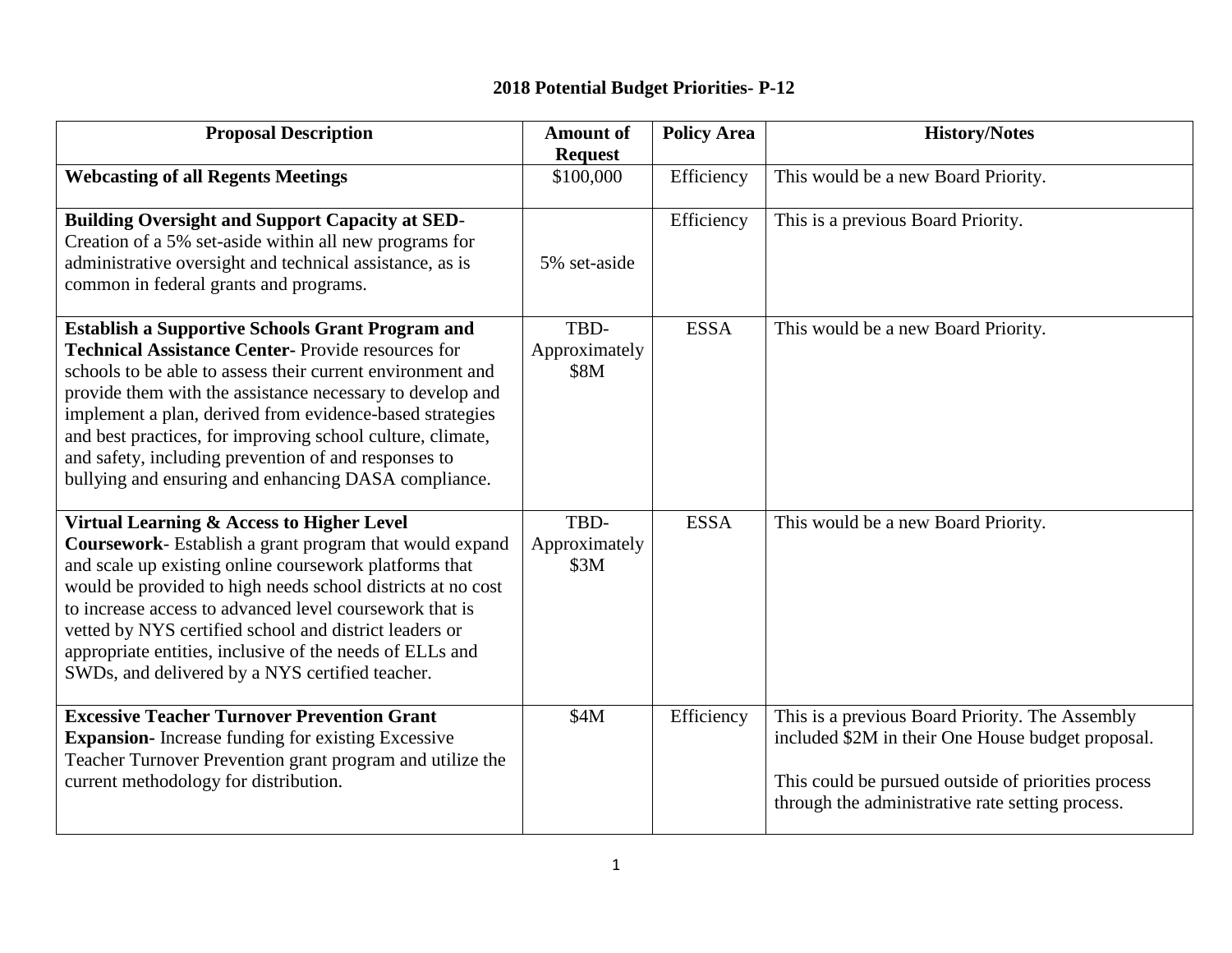| Regents Exams in World Languages- The development<br>of Regents Exams in the world languages.                                                                                                                                                                                      | <b>TBD</b> | Efficiency | This is a previous Board Priority.<br>This could be modified into smaller funding request to<br>target fewer languages and provide for a phased-in<br>approach over several years. Last year the Board<br>requested \$5M to develop Regents Exams in Spanish,<br>French, Italian and Chinese (Simplified) — the four<br>languages that are taught most frequently. |
|------------------------------------------------------------------------------------------------------------------------------------------------------------------------------------------------------------------------------------------------------------------------------------|------------|------------|--------------------------------------------------------------------------------------------------------------------------------------------------------------------------------------------------------------------------------------------------------------------------------------------------------------------------------------------------------------------|
| Project-Based Assessments- Infrastructure development<br>for a project-based assessment program at both the State<br>and local level.                                                                                                                                              | <b>TBD</b> | Equity     | This is a previous Board Priority.<br>Last year the Board requested \$8M for this initiative.<br>The Department continues to evaluate how best to<br>approach a project based assessment framework. More<br>time and research is needed to identify funding needs<br>and use of funding to achieve specific deliverables.                                          |
| <b>Erasure Analysis of Test Results-A statistical analysis of</b><br>student answer sheets to identify irregular patters.                                                                                                                                                          | \$500,000  | Efficiency | This is a previous Board Priority.                                                                                                                                                                                                                                                                                                                                 |
| <b>Support for Targeted School Districts-Continuation of</b><br>the East Ramapo monitors and resources for similar<br>initiatives for other districts.                                                                                                                             | \$675,000  | Efficiency | This is a previous Board Priority. Continuation of the<br>East Ramapo monitors (\$225,000) was included in the<br>enacted budget and the Department will pursue the<br>continuation of this funding in the next budget cycle.                                                                                                                                      |
| <b>Charter School Office-Adequate resources for charter</b><br>school monitoring and oversight back to the annual amount<br>allocated to the Department's Charter School Office prior<br>to the federal Charter School Program grant administration<br>allocation being exhausted. | \$1.5M     | Efficiency | This is a previous Board Priority.                                                                                                                                                                                                                                                                                                                                 |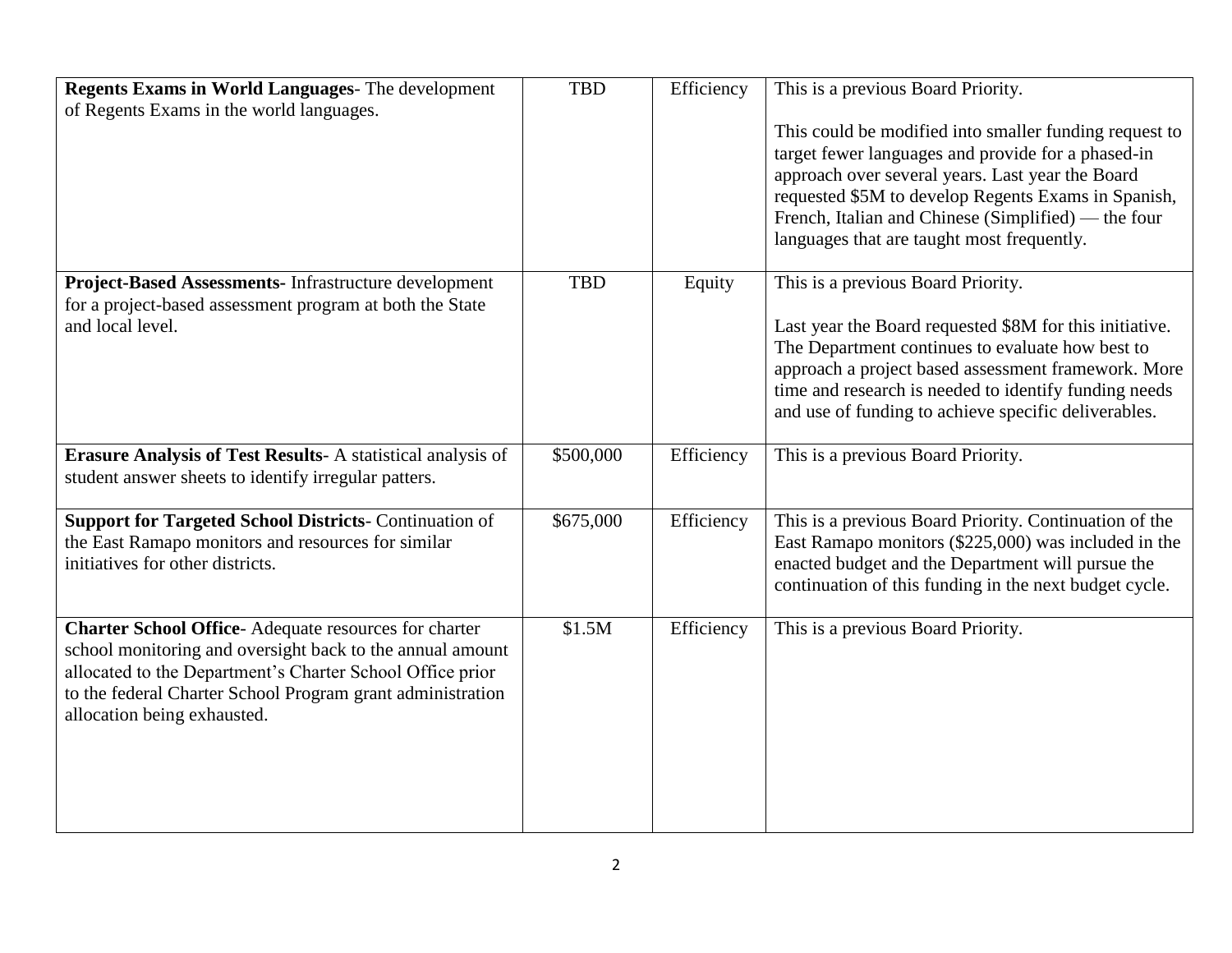| <b>Enhancing the Achievement of ELLs-</b> Supporting Native<br>Language Arts (NLA) test development and 3-8 and            | <b>NLA-TBD</b>        | <b>ESSA</b>       | This is a previous Board Priority.                                                                                                                                                 |
|----------------------------------------------------------------------------------------------------------------------------|-----------------------|-------------------|------------------------------------------------------------------------------------------------------------------------------------------------------------------------------------|
| Regents exam translations in order to test student content<br>and language mastery, not just their proficiency in English. | Translations-<br>\$1M |                   | This could be modified into smaller funding request<br>for a phased-in approach over several years. Last year<br>the Board requested \$11.4M for NLA and \$1M for<br>translations. |
| Additional ESSA Implementation Recommendations.                                                                            | <b>TBD</b>            | <b>ESSA</b>       | This would be a new Board Priority to be discussed at<br>the December meeting.                                                                                                     |
| BOR Early Learning Workgroup Recommendations.                                                                              | <b>TBD</b>            | Early<br>Learning | This would be a new Board Priority to be discussed at<br>the December meeting.                                                                                                     |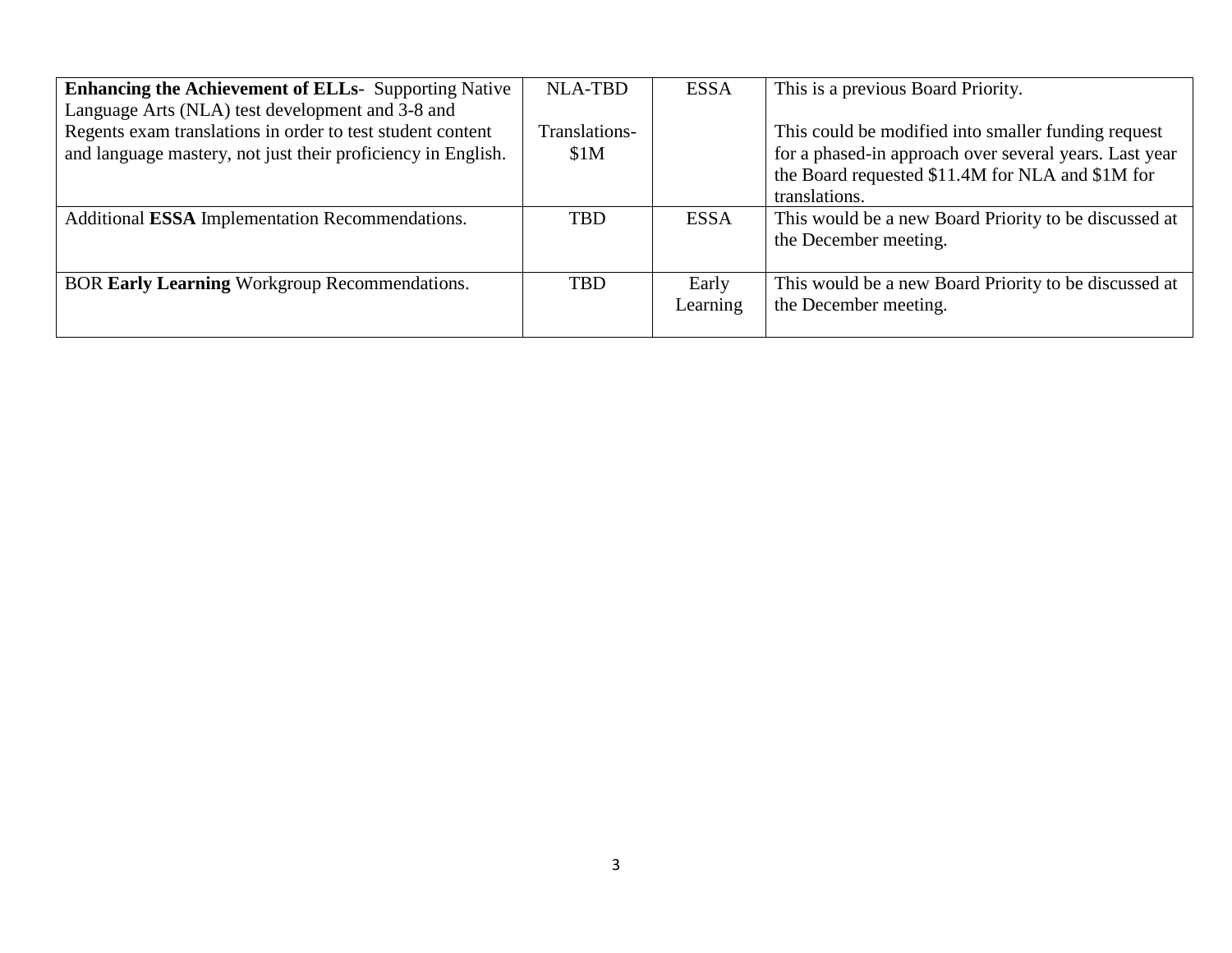# 2**018 Potential Legislative Priorities P-12**

| <b>Proposal</b>                                                                                                                                                                                                                                                                                                                            | <b>Policy Area</b> | <b>Notes</b>                                                                                                                                                                                                                              |
|--------------------------------------------------------------------------------------------------------------------------------------------------------------------------------------------------------------------------------------------------------------------------------------------------------------------------------------------|--------------------|-------------------------------------------------------------------------------------------------------------------------------------------------------------------------------------------------------------------------------------------|
| Statutory change to require enrollment in kindergarten be<br>mandatory/change in compulsory age—provide a 2-3 year<br>implementation date.                                                                                                                                                                                                 | Early Learning     | This would be a new Board Priority. This has come up<br>in different discussions including at BOR meetings.                                                                                                                               |
| ESSA- Needed updates to EDN Law in order to implement NY's<br>ESSA plan.                                                                                                                                                                                                                                                                   | <b>ESSA</b>        | (TBD) This would be a new Board Priority to be<br>discussed at the December meeting.                                                                                                                                                      |
| <b>Supporting Struggling School Districts-</b> modernize several disparate<br>and disjointed intervention authorities that are provided to the<br>Department to intervene in school districts.                                                                                                                                             | Efficiency         | This is a previous Board Priority.<br>Recommended legislative would arise from an<br>evaluation of legislative changes needed in order to<br>implement ESSA.                                                                              |
| Board of Regents Early Childhood Workgroup Recommendations.                                                                                                                                                                                                                                                                                | Early Learning     | (TBD) This would be a new Board Priority to be<br>discussed at the December meeting.                                                                                                                                                      |
| <b>Establishing a Tuition Rate Setting Index-</b> Establish a statutory<br>growth index based on an average of state personal income growth to<br>establish predicable and timely tuition increases and allow for<br>improved budget planning. In addition, the proposal would authorize<br>providers to establish a general reserve fund. | Efficiency         | This is a previous Board Priority. Legislation passed the<br>Assembly and moved through the Education Committee<br>in the Senate to Rules (S.5246a Marcellino/A.6514a<br>Nolan).                                                          |
| Regional Secondary Schools Advisory Council- Establish a<br>temporary advisory council composed of legislative and advocacy<br>stakeholders tasked with developing a legislative proposal to<br>establish regional high schools.                                                                                                           | Efficiency         | This is a previous Board Priority. New legislation was<br>introduced in both houses and moved through the<br>Education Committee in the Assembly, but did not make<br>it out of the fiscal committee (S.6485)<br>Marcellino/A.7934 Nolan) |